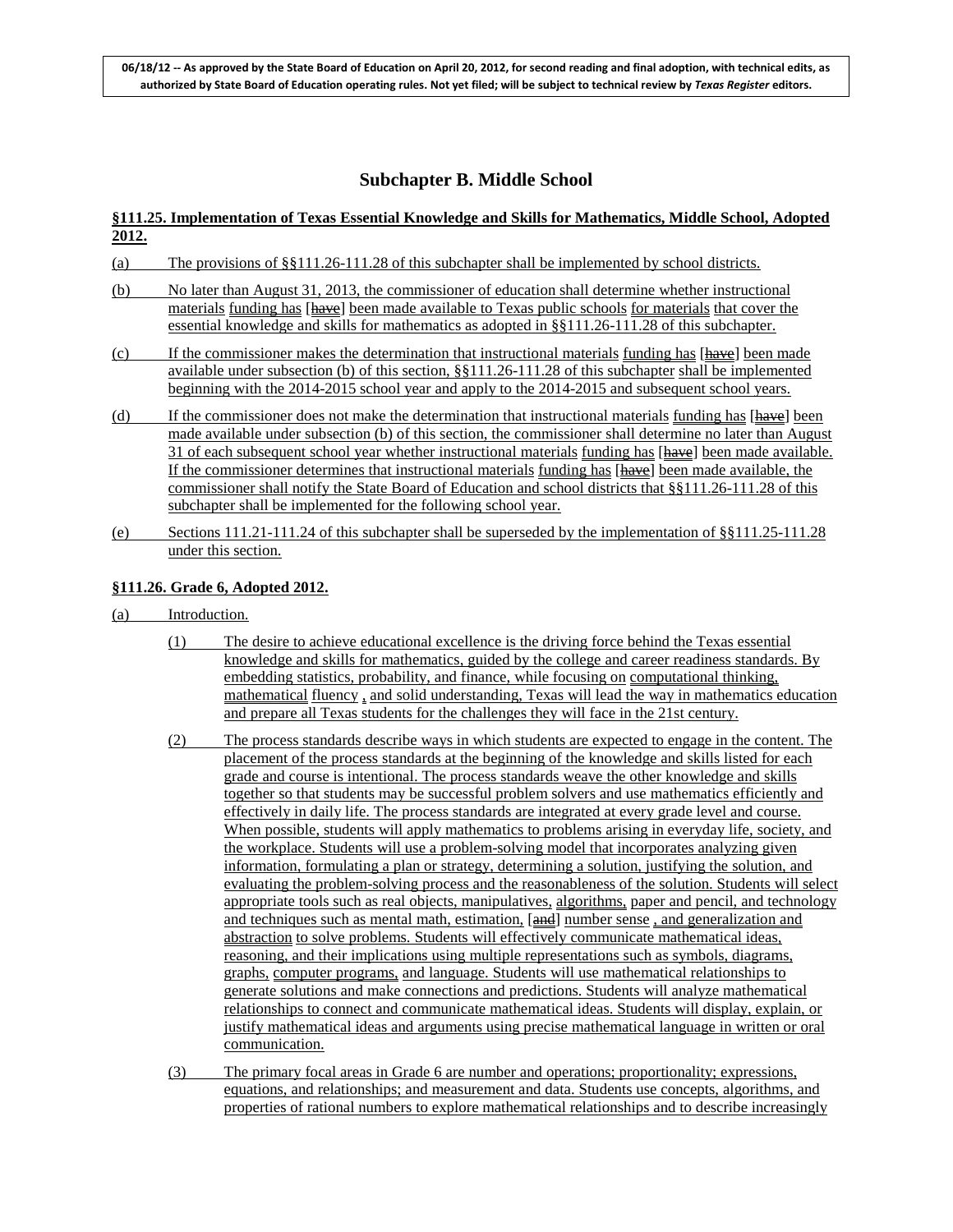complex situations. Students use concepts of proportionality to explore, develop, and communicate mathematical relationships. Students use algebraic thinking to describe how a change in one quantity in a relationship results in a change in the other. Students connect verbal, numeric, graphic, and symbolic representations of relationships, including equations and inequalities. Students use geometric properties and relationships, as well as spatial reasoning, to model and analyze situations and solve problems. Students communicate information about geometric figures or situations by quantifying attributes, generalize procedures from measurement experiences, and use the procedures to solve problems. Students use appropriate statistics, representations of data, and reasoning to draw conclusions, evaluate arguments, and make recommendations. While the use of all types of technology is important, the emphasis on algebra readiness skills necessitates the implementation of graphing technology.

- (4) Statements that contain the word "including" reference content that must be mastered, while those containing the phrase "such as" are intended as possible illustrative examples.
- (b) Knowledge and skills.
	- (1) Mathematical process standards. The student uses mathematical processes to acquire and demonstrate mathematical understanding. The student is expected to:
		- (A) apply mathematics to problems arising in everyday life, society, and the workplace;
		- (B) use a problem-solving model that incorporates analyzing given information, formulating a plan or strategy, determining a solution, justifying the solution, and evaluating the problem-solving process and the reasonableness of the solution;
		- (C) select tools, including real objects, manipulatives, paper and pencil, and technology as appropriate, and techniques, including mental math, estimation, and number sense as appropriate, to solve problems;
		- (D) communicate mathematical ideas, reasoning, and their implications using multiple representations, including symbols, diagrams, graphs, and language as appropriate;
		- (E) create and use representations to organize, record, and communicate mathematical ideas;
		- (F) analyze mathematical relationships to connect and communicate mathematical ideas; and
		- (G) display, explain, and justify mathematical ideas and arguments using precise mathematical language in written or oral communication.
	- (2) Number and operations. The student applies mathematical process standards to represent and use rational numbers in a variety of forms. The student is expected to:
		- (A) classify whole numbers, integers, and rational numbers using a visual representation such as a Venn diagram to describe relationships between sets of numbers;
		- (B) identify a number, its opposite, and its absolute value;
		- (C) locate, compare, and order integers and rational numbers using a number line;
		- $[1]$  locate, compare, and order rational numbers using a number line;
		- $(D)$  [ $E$ ] order a set of rational numbers arising from mathematical and real-world contexts; and
		- $(E)$  [ $E$ ] extend representations for division to include fraction notation such as  $a/b$  represents the same number as  $a \div b$  where  $b \neq 0$ .
	- (3) Number and operations. The student applies mathematical process standards to represent addition, subtraction, multiplication, and division while solving problems and justifying solutions. The student is expected to:

 $[(A)$  use an area model to represent fraction multiplication and decimal multiplication;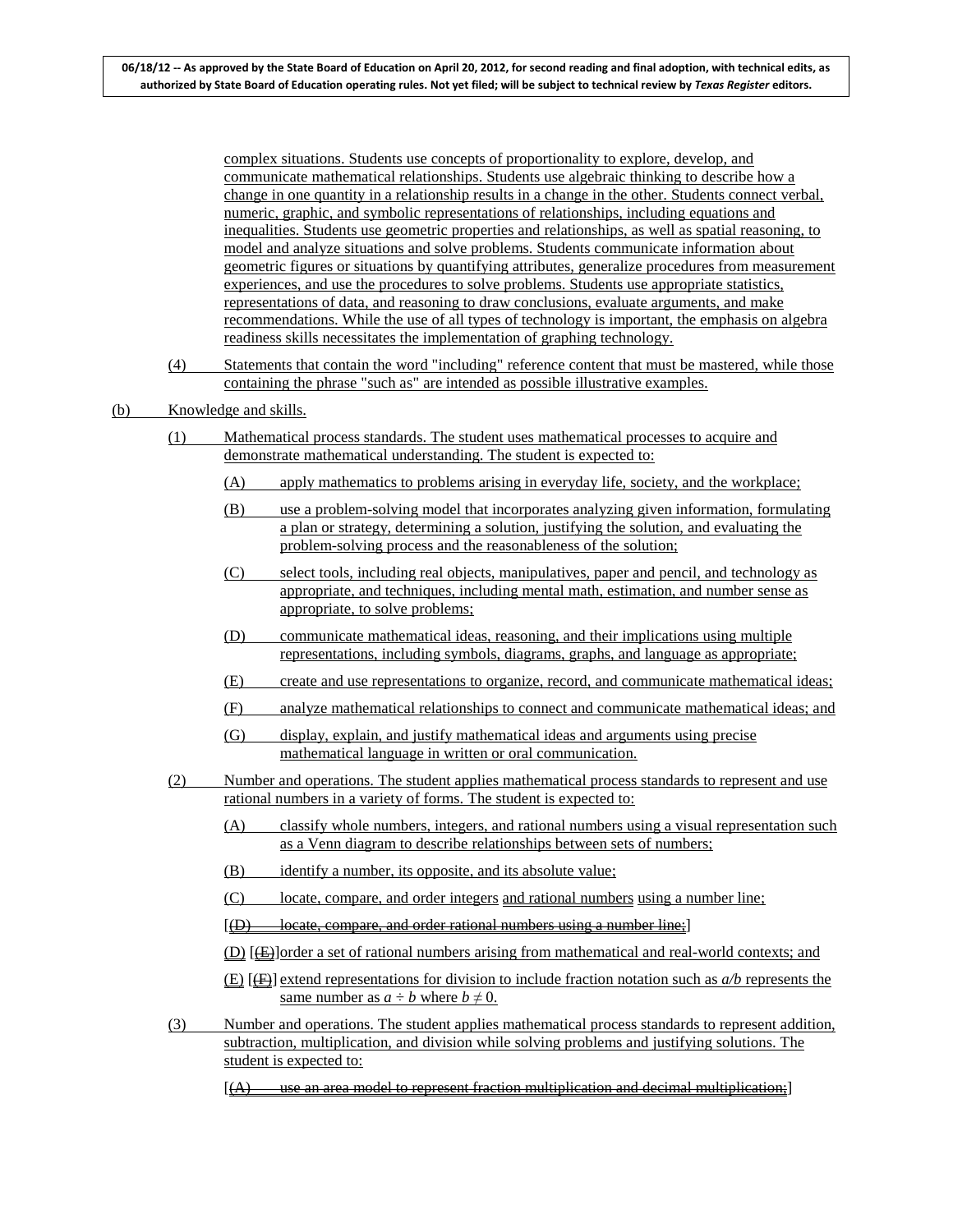- $(A)$   $(\overline{B})$ recognize that dividing by a rational number and multiplying by its reciprocal result in equivalent values:
- $(B)$  [ $\bigoplus$ ] determine, with and without computation, whether a quantity is increased or decreased when multiplied by a fraction, including values greater than or less than one;
- $(C)$   $(\oplus)$ represent integer operations with concrete models and connect the actions with the models to standardized [to algorithms;
- [(E) use prior knowledge of all four operations, including whole numbers and positive decimals, fractions, and mixed numbers not having fractions and decimals, within the same problem;
- (D) [ $\bigoplus$ ] add, subtract, multiply, and divide integers fluently; and
- (E) [(G)] multiply and divide positive rational numbers fluently.
- (4) Proportionality. The student applies mathematical process standards to develop an understanding of proportional relationships in problem situations. The student is expected to:
	- (A) compare two rules verbally, numerically, graphically, and symbolically in the form of *y = ax* or  $y = x + a$  in order to differentiate between additive and multiplicative relationships;
	- (B) apply qualitative and quantitative reasoning to solve prediction and comparison of realworld problems involving ratios and rates;
	- (C) give examples of ratios as multiplicative comparisons of two quantities describing the same attribute;
	- (D) give examples of rates as the comparison by division of two quantities having different attributes, including rates as quotients;
	- (E) represent ratios and percents with concrete models, fractions, and decimals;
	- (F) represent benchmark fractions and percents such as 1%, 10%, 25%, 33 1/3%, and multiples of these values using 10 by 10 grids, strip diagrams, number lines, and numbers;
	- (G) generate equivalent forms of fractions, decimals, and percents using real-world problems, including problems that involve money; and
	- (H) convert units within a measurement system, including the use of proportions and unit rates.
- (5) Proportionality. The student applies mathematical process standards to solve problems involving proportional relationships. The student is expected to:
	- (A) represent mathematical and real-world problems involving ratios and rates using scale factors, tables, graphs, and proportions;
	- (B) solve real-world problems to find the whole given a part and the percent, to find the part given the whole and the percent, and to find the percent given the part and the whole , including the use of concrete and pictorial models ; and
	- (C) use equivalent fractions, decimals, and percents to show equal parts of the same whole.
- (6) Expressions, equations, and relationships. The student applies mathematical process standards to use multiple representations to describe algebraic relationships. The student is expected to:
	- (A) identify independent and dependent quantities from tables and graphs;
	- (B) write an equation that represents the relationship between independent and dependent quantities from a table; and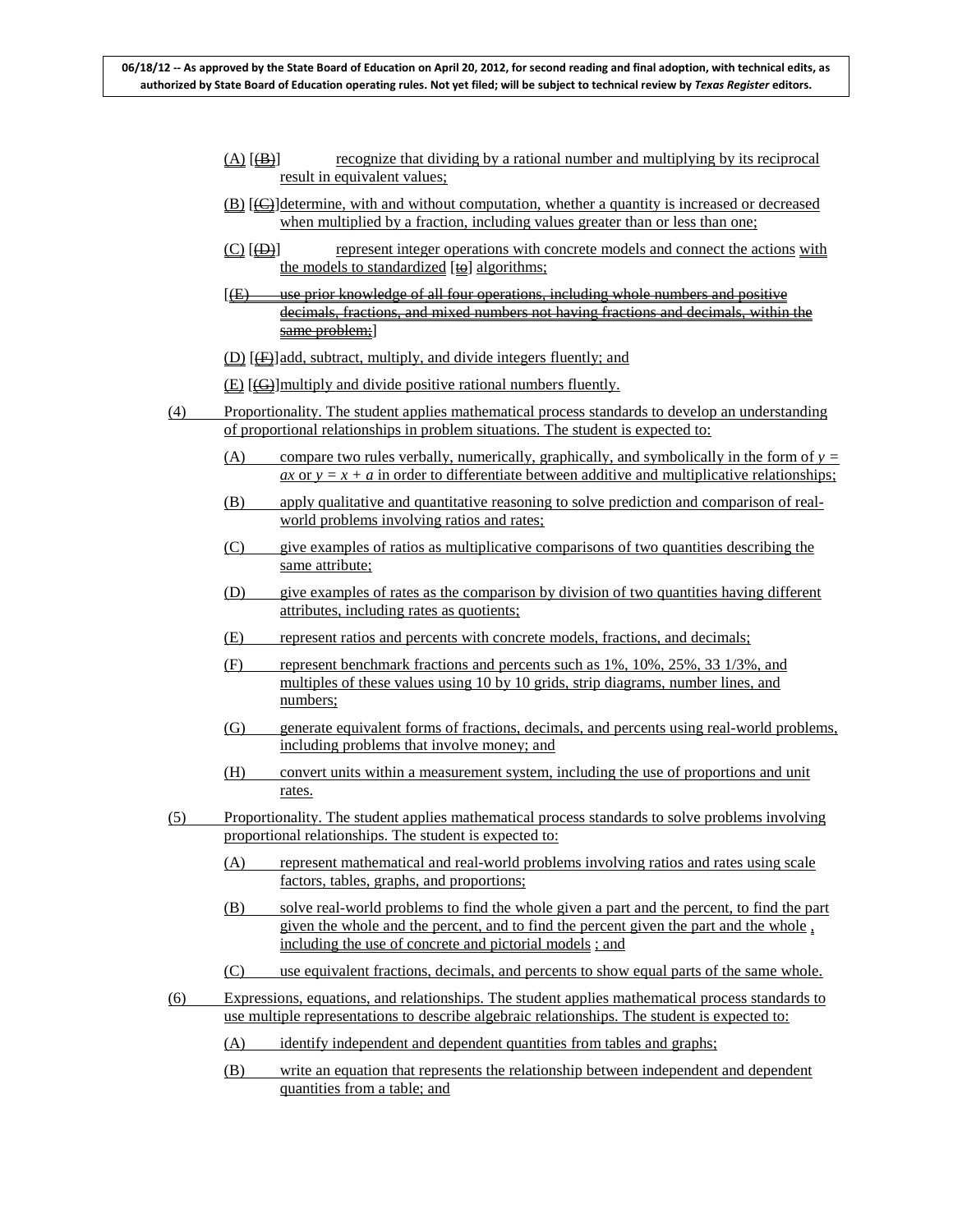- (C) represent a given situation using verbal descriptions, tables, graphs, and equations in the form  $y = kx$  or  $y = x + b$ .
- (7) Expressions, equations, and relationships. The student applies mathematical process standards to develop concepts of expressions and equations. The student is expected to:
	- (A) generate equivalent numerical expressions using order of operations, including whole number [positive] exponents and prime factorization;
	- (B) distinguish between expressions and equations verbally, numerically, and algebraically;
	- (C) determine if two expressions are equivalent using concrete models, pictorial models, and algebraic representations; and
	- (D) generate equivalent expressions using the properties of operations : [such as the] inverse, identity, commutative, associative, and distributive properties.
- (8) Expressions, equations, and relationships. The student applies mathematical process standards to use geometry to represent relationships and solve problems. The student is expected to:
	- (A) extend previous knowledge of triangles and their properties to include the sum of angles of a triangle, the relationship between the lengths of sides and measures of angles in a triangle, and determining when three lengths form a triangle;
	- (B) model area formulas for parallelograms, trapezoids, and triangles by decomposing and rearranging parts of these shapes;
	- (C) write equations that represent problems related to the area of rectangles, parallelograms, trapezoids, and triangles and volume of right rectangular prisms where dimensions are positive rational numbers; and
	- (D) determine solutions for problems involving the area of rectangles, parallelograms, trapezoids, and triangles and volume of right rectangular prisms where dimensions are positive rational numbers.
- (9) Expressions, equations, and relationships. The student applies mathematical process standards to use equations and inequalities to represent situations. The student is expected to:
	- (A) write one-variable, one-step equations and inequalities to represent constraints or conditions within problems;
	- (B) represent solutions for one-variable, one-step equations and inequalities on number lines; and
	- (C) write corresponding real-world problems given one-variable, one-step equations or inequalities.
- (10) Expressions, equations, and relationships. The student applies mathematical process standards to use equations and inequalities to solve problems. The student is expected to:
	- (A) model and solve one-variable, one-step equations and inequalities that represent problems, including geometric concepts [such as complementary and supplementary angles]; and
	- (B) determine if the given value(s) make(s) one-variable, one-step equations or inequalities true.
- (11) Measurement and data. The student applies mathematical process standards to use coordinate geometry to identify locations on a plane. The student is expected to graph points in all four quadrants using ordered pairs of rational numbers.
- (12) Measurement and data. The student applies mathematical process standards to use numerical or graphical representations to analyze problems. The student is expected to: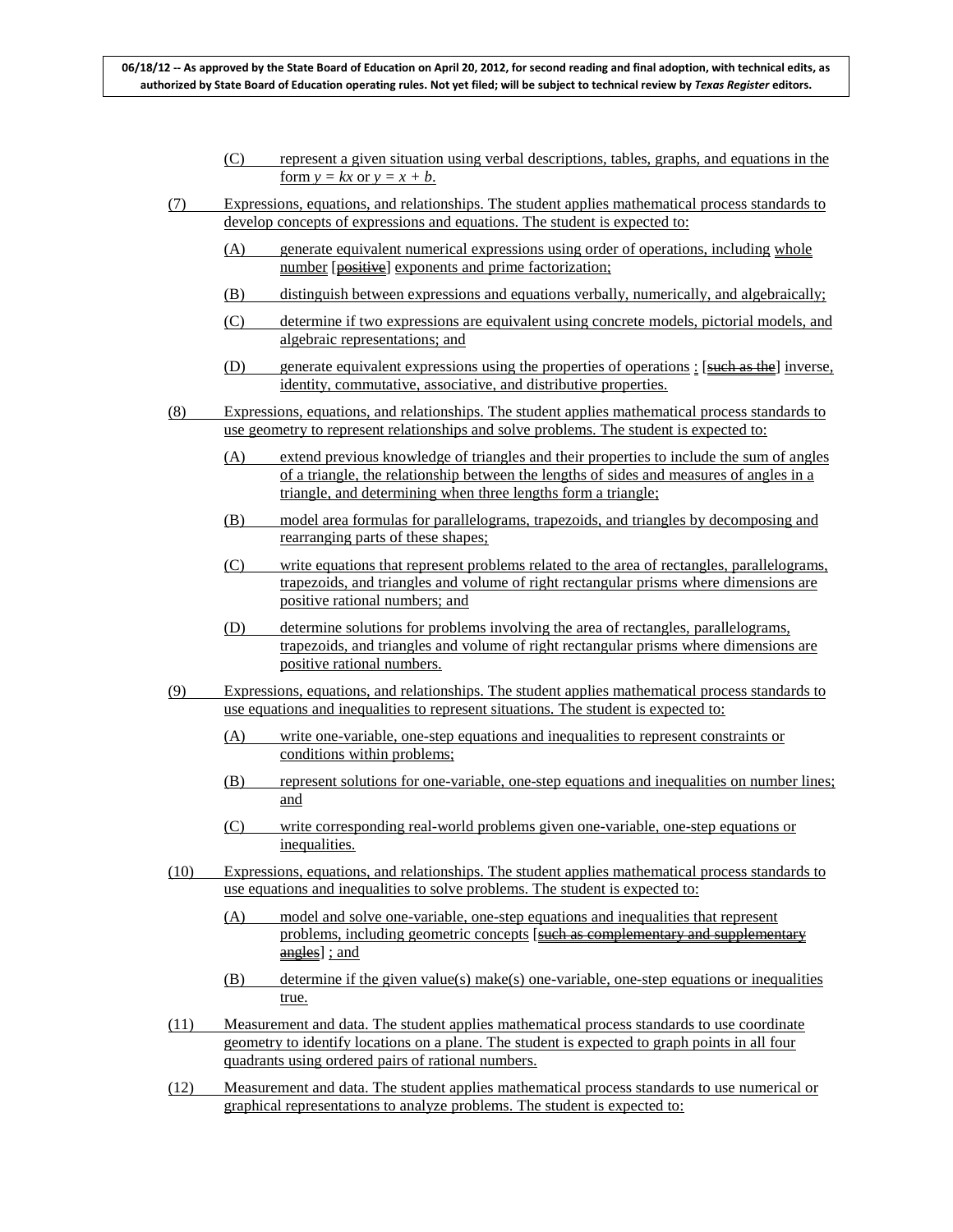- (A) represent numeric data graphically, including dot plots, stem-and-leaf plots, histograms, and box plots;
- (B) use the graphical representation of numeric data to describe the center, spread, and shape of the data distribution;
- (C) summarize numeric data with numerical summaries, including the mean and median (measures of center) and the range and interquartile range (IQR) (measures of spread), and use these summaries to describe the center, spread, and shape of the data distribution; and
- (D) summarize categorical data with numerical and graphical summaries, including the mode, the percent of values in each category (relative frequency table), and the percent bar graph, and use these summaries to describe the data distribution.
- (13) Measurement and data. The student applies mathematical process standards to use numerical or graphical representations to solve problems. The student is expected to:
	- (A) interpret numeric data summarized in dot plots, stem-and-leaf plots, histograms, and box plots; and
	- $(B)$  distinguish between situations that yield data with and without variability [such as the question "How tall am I?" which would be answered with a single height versus the question "How tall are the students in my class?" which would be answered based on heights that vary].
- (14) Personal financial literacy. The student applies mathematical process standards to develop an economic way of thinking and problem solving useful in one's life as a knowledgeable consumer and investor. The student is expected to:
	- (A) compare the features and costs of a checking account and a debit card offered by different local financial institutions;
	- (B) distinguish between debit cards and credit cards;
	- (C) balance a check register that includes deposits, withdrawals, and transfers;
	- (D) explain why it is important to establish a positive credit history;
	- (E) describe the information in a credit report and how long it is retained;  $[\frac{and}{ }]$
	- (F) describe the value of credit reports to borrowers and to lenders  $\frac{1}{2}$  [ $\frac{1}{2}$ ]
	- (G) explain various methods to pay for college, including through savings, grants, scholarships, student loans, and work-study; and
	- (H) compare the annual salary of several occupations requiring various levels of postsecondary education or vocational training and calculate the effects of the different annual salaries on lifetime income.

## **§111.27. Grade 7, Adopted 2012.**

- (a) Introduction.
	- (1) The desire to achieve educational excellence is the driving force behind the Texas essential knowledge and skills for mathematics, guided by the college and career readiness standards. By embedding statistics, probability, and finance, while focusing on computational thinking, mathematical fluency , and solid understanding, Texas will lead the way in mathematics education and prepare all Texas students for the challenges they will face in the 21st century.
	- (2) The process standards describe ways in which students are expected to engage in the content. The placement of the process standards at the beginning of the knowledge and skills listed for each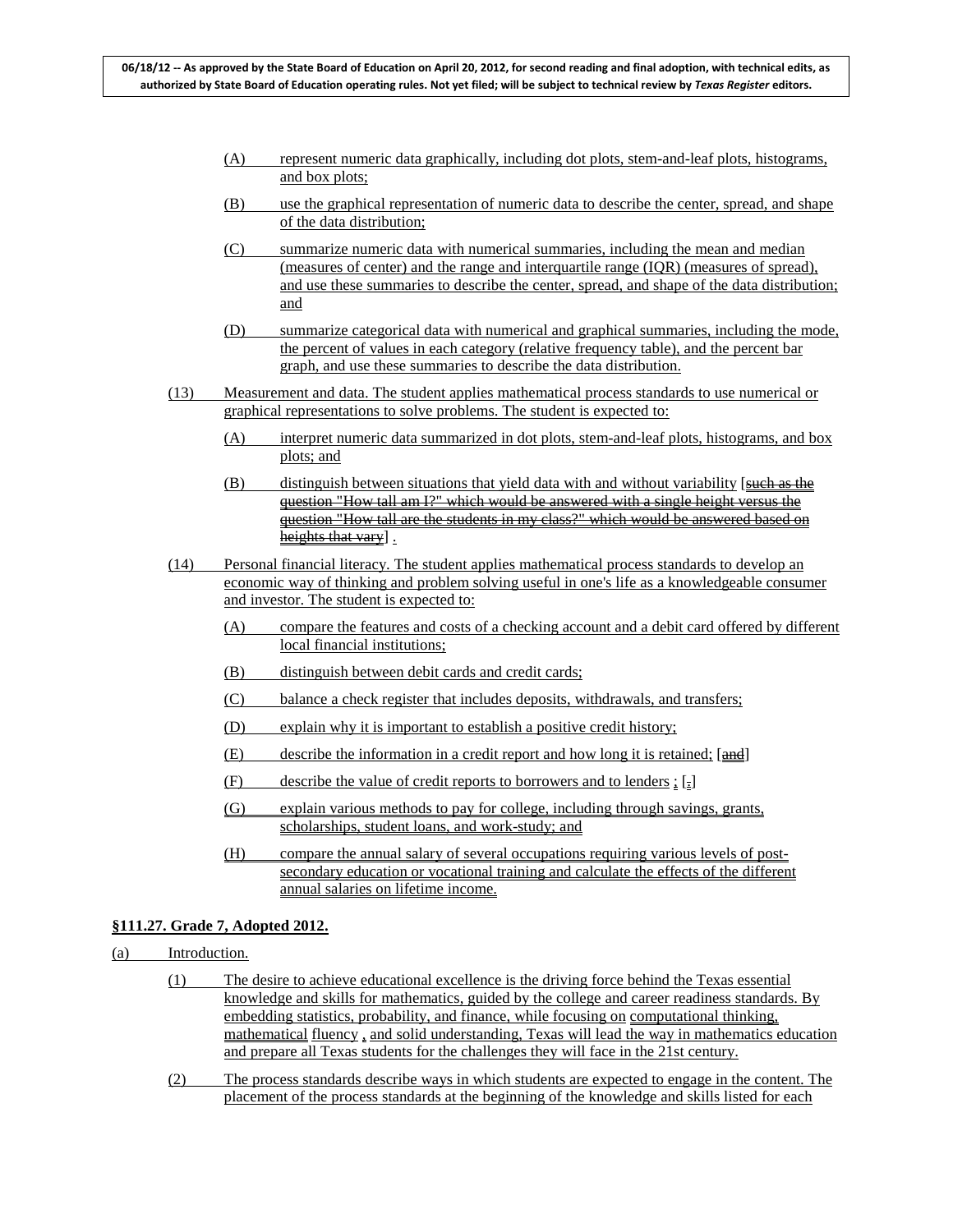grade and course is intentional. The process standards weave the other knowledge and skills together so that students may be successful problem solvers and use mathematics efficiently and effectively in daily life. The process standards are integrated at every grade level and course. When possible, students will apply mathematics to problems arising in everyday life, society, and the workplace. Students will use a problem-solving model that incorporates analyzing given information, formulating a plan or strategy, determining a solution, justifying the solution, and evaluating the problem-solving process and the reasonableness of the solution. Students will select appropriate tools such as real objects, manipulatives, algorithms, paper and pencil, and technology and techniques such as mental math, estimation, [and] number sense, and generalization and abstraction to solve problems. Students will effectively communicate mathematical ideas, reasoning, and their implications using multiple representations such as symbols, diagrams, graphs, computer programs, and language. Students will use mathematical relationships to generate solutions and make connections and predictions. Students will analyze mathematical relationships to connect and communicate mathematical ideas. Students will display, explain, or justify mathematical ideas and arguments using precise mathematical language in written or oral communication.

- (3) The primary focal areas in Grade 7 are number and operations; proportionality; expressions, equations, and relationships; and measurement and data. Students use concepts, algorithms, and properties of rational numbers to explore mathematical relationships and to describe increasingly complex situations. Students use concepts of proportionality to explore, develop, and communicate mathematical relationships, including number, geometry and measurement, and statistics and probability. Students use algebraic thinking to describe how a change in one quantity in a relationship results in a change in the other. Students connect verbal, numeric, graphic, and symbolic representations of relationships, including equations and inequalities. Students use geometric properties and relationships, as well as spatial reasoning, to model and analyze situations and solve problems. Students communicate information about geometric figures or situations by quantifying attributes, generalize procedures from measurement experiences, and use the procedures to solve problems. Students use appropriate statistics, representations of data, and reasoning to draw conclusions, evaluate arguments, and make recommendations. While the use of all types of technology is important, the emphasis on algebra readiness skills necessitates the implementation of graphing technology.
- (4) Statements that contain the word "including" reference content that must be mastered, while those containing the phrase "such as" are intended as possible illustrative examples.
- (b) Knowledge and skills.
	- (1) Mathematical process standards. The student uses mathematical processes to acquire and demonstrate mathematical understanding. The student is expected to:
		- (A) apply mathematics to problems arising in everyday life, society, and the workplace;
		- (B) use a problem-solving model that incorporates analyzing given information, formulating a plan or strategy, determining a solution, justifying the solution, and evaluating the problem-solving process and the reasonableness of the solution;
		- (C) select tools, including real objects, manipulatives, paper and pencil, and technology as appropriate, and techniques, including mental math, estimation, and number sense as appropriate, to solve problems;
		- (D) communicate mathematical ideas, reasoning, and their implications using multiple representations, including symbols, diagrams, graphs, and language as appropriate;
		- (E) create and use representations to organize, record, and communicate mathematical ideas;
		- (F) analyze mathematical relationships to connect and communicate mathematical ideas; and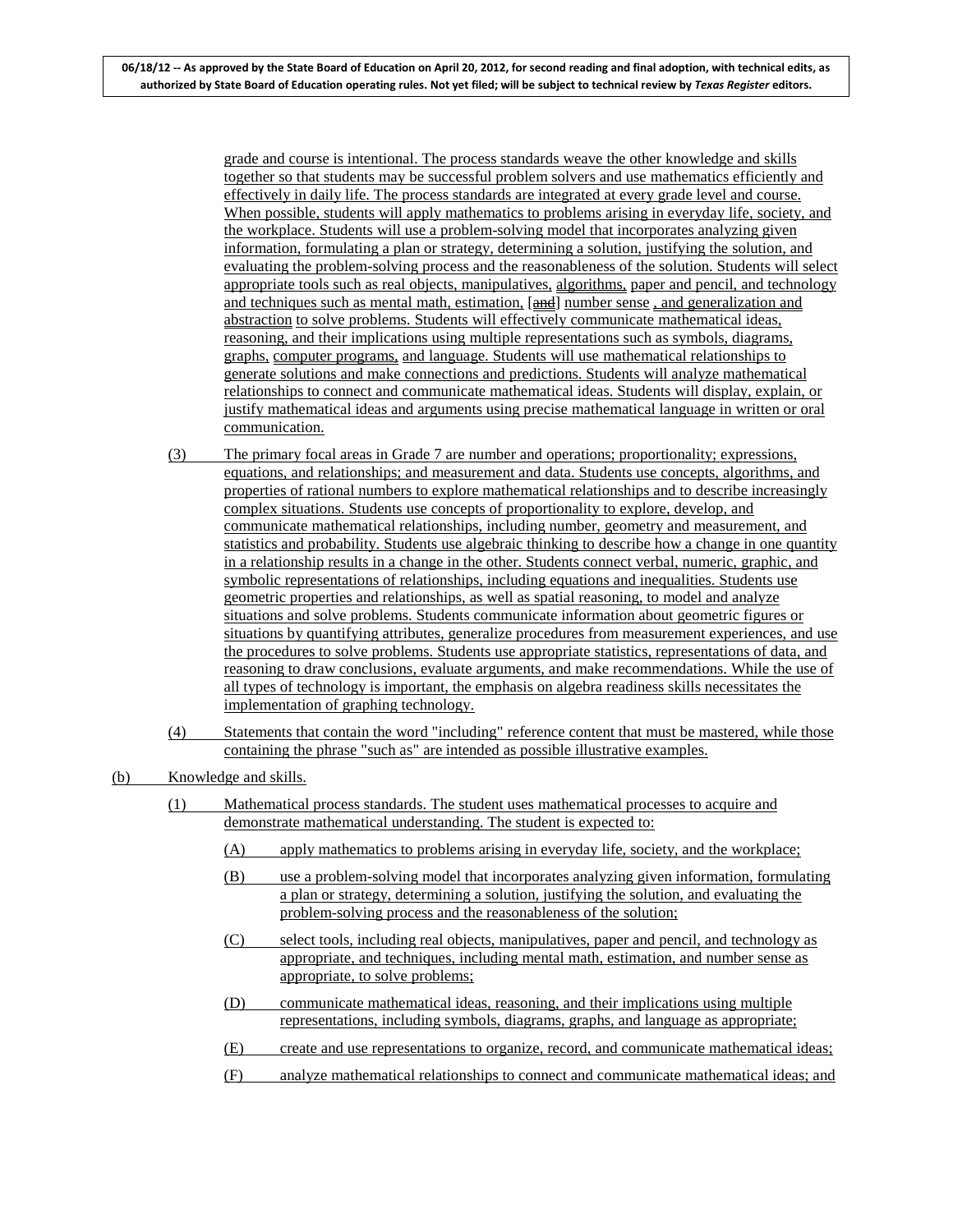- (G) display, explain, and justify mathematical ideas and arguments using precise mathematical language in written or oral communication.
- (2) Number and operations. The student applies mathematical process standards to represent and use rational numbers in a variety of forms. The student is expected to extend previous knowledge of sets and subsets using a visual representation [such as a Venn diagram] to describe relationships between sets of rational numbers.
- (3) Number and operations. The student applies mathematical process standards to add, subtract, multiply, and divide while solving problems and justifying solutions. The student is expected to:
	- (A) add, subtract, multiply, and divide rational numbers fluently; and
	- (B) apply and extend previous understandings of operations to solve problems using addition, subtraction, multiplication, and division of rational numbers.
- (4) Proportionality. The student applies mathematical process standards to represent and solve problems involving proportional relationships. The student is expected to:
	- (A) represent constant rates of change in mathematical and real-world problems given pictorial, tabular, verbal, numeric, graphical, and algebraic representations, including  $d =$ *rt*;
	- (B) calculate unit rates from rates in mathematical and real-world problems;
	- (C) determine the constant of proportionality  $(k = \gamma x)$  within mathematical and real-world problems;
	- (D) solve problems involving ratios, rates, and percents, including multi-step problems involving percent increase and percent decrease, and financial literacy problems [such as tax, tip, discount, simple interest, and commission] ; and
	- (E) convert between measurement systems, including the use of proportions and the use of unit rates.
- (5) Proportionality. The student applies mathematical process standards to use geometry to describe or solve problems involving proportional relationships. The student is expected to:
	- (A) generalize the critical attributes of similarity, including ratios within and between similar shapes;
	- (B) describe  $\pi$  as the ratio of the circumference of a circle to its diameter; and
	- (C) solve mathematical and real-world problems involving similar shape and scale drawings.
- (6) Proportionality. The student applies mathematical process standards to use probability and statistics to describe or solve problems involving proportional relationships [develop concepts of probability for simple and compound events]. The student is expected to:
	- (A) represent sample spaces for simple and compound events using lists and tree diagrams; [and]
	- (B) select and use different simulations to represent simple and compound events with and without technology  $\frac{1}{2}$  [ $\frac{1}{2}$ ]
- [(7) Proportionality. The student applies mathematical process standards to make predictions and determine solutions for simple and compound events. The student is expected to:]
	- $(C)$   $(\overrightarrow{AA})$  make predictions and determine solutions using experimental data for simple and compound events; [and]
	- $(D)$   $[\bigoplus]$ make predictions and determine solutions using theoretical probability for simple and compound events  $\lfloor \cdot \rfloor$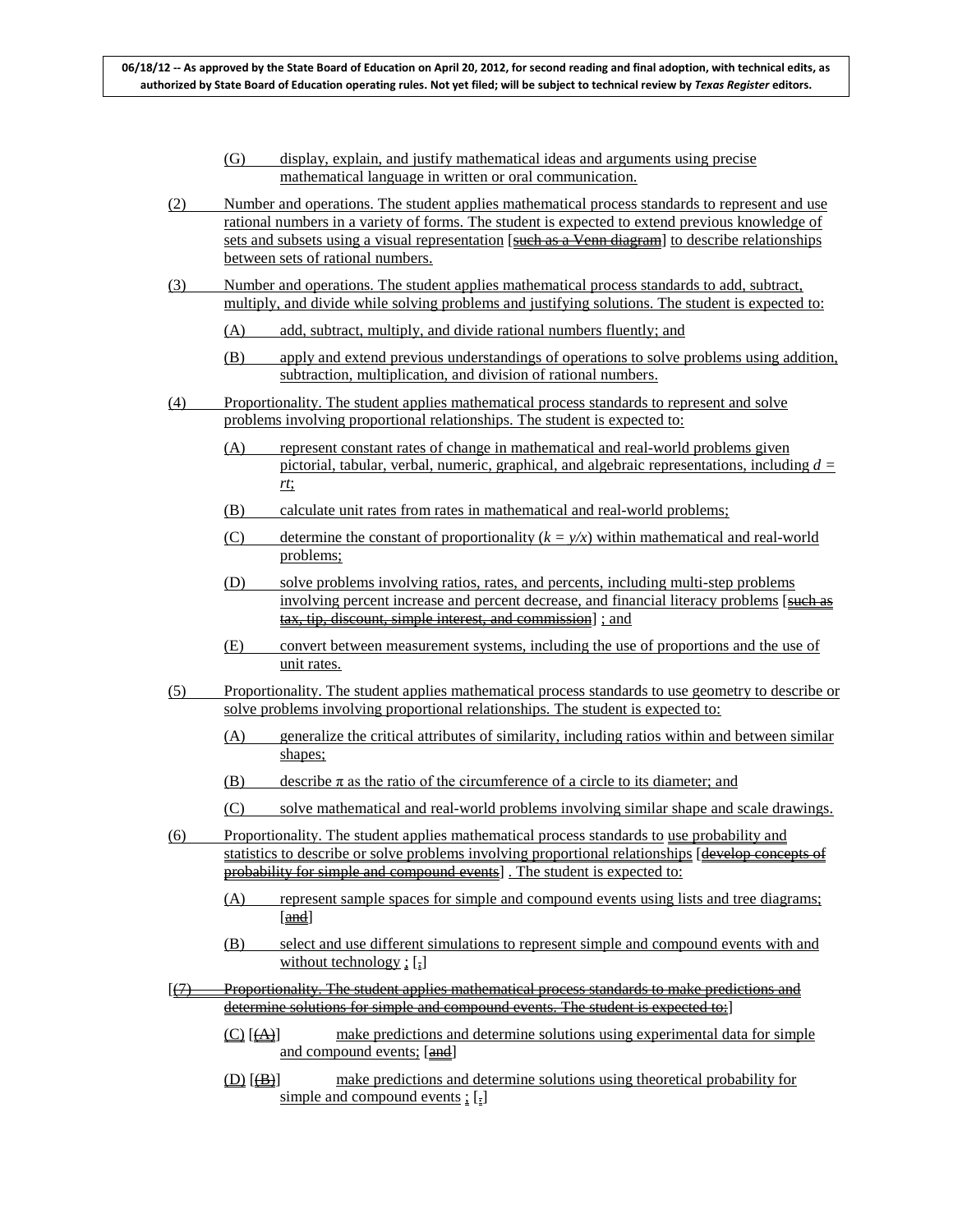#### [(8) Proportionality. The student applies mathematical process standards to find solutions in probability and statistics. The student is expected to:]

- $(E)$   $[\Delta]$  find the probabilities of a simple event and its complement and describe the relationship between the two;
- (F) [(B)] use data from a random sample to make inferences about a population;
- $(G)$   $[ef]$ solve problems using data represented in bar graphs, dot plots, and circle graphs, including part-to-whole and part-to-part comparisons and equivalents;
- $(H)$   $(\bigoplus)$ solve problems using qualitative and quantitative predictions and comparisons from simple experiments; and
- $(I)$   $(\underline{E})$  determine experimental and theoretical probabilities related to simple and compound events using data and sample spaces.
- $(7)$   $(9)$  Expressions, equations, and relationships. The student applies mathematical process standards to represent linear relationships using multiple representations. The student is expected to represent linear relationships using verbal descriptions, tables, graphs, and equations that simplify to the form  $y = mx + b$ .
- $(8)$   $(40)$ Expressions, equations, and relationships. The student applies mathematical process standards to develop geometric relationships with volume. The student is expected to:
	- (A) model the relationship between the volume of a rectangular prism and a rectangular pyramid having both congruent bases and heights and connect that relationship to the formulas;
	- (B) explain verbally and symbolically the relationship between the volume of a triangular prism and a triangular pyramid having both congruent bases and heights and connect that relationship to the formulas; and
	- (C) use models to determine the approximate formulas for the circumference and area of a circle and connect the models to the actual formulas.
- $(9)$   $(44)$ ] Expressions, equations, and relationships. The student applies mathematical process standards to solve geometric problems. The student is expected to:
	- (A) solve problems involving the volume of rectangular prisms, triangular prisms, rectangular pyramids, and triangular pyramids;
	- (B) determine the circumference and area of circles;
	- (C) determine the area of composite figures containing combinations [any combination] of rectangles, squares, parallelograms, trapezoids, triangles, semicircles, and quarter circles; and
	- (D) solve problems involving the lateral and total surface area of a rectangular prism, rectangular pyramid, triangular prism, and triangular pyramid by determining the area of the shape's net.
- $(10)$   $(42)$ ] Expressions, equations, and relationships. The student applies mathematical process standards to use one-variable equations and inequalities to represent situations. The student is expected to:
	- (A) write one-variable, two-step equations and inequalities to represent constraints or conditions within problems;
	- (B) represent solutions for one-variable, two-step equations and inequalities on number lines; and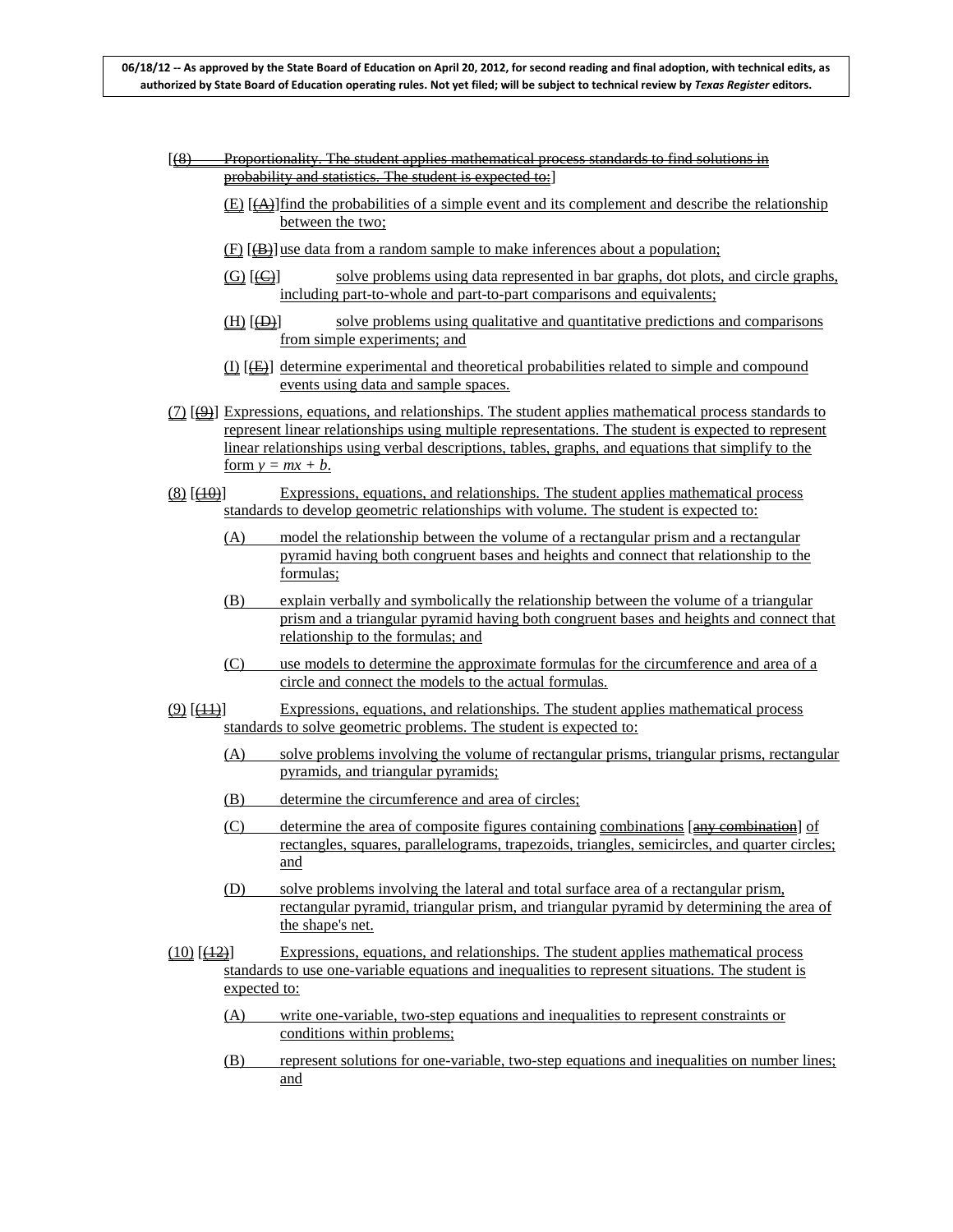- (C) write a corresponding real-world problem given a one-variable, two-step equation or inequality.
- $(11)$   $(43)$ ] Expressions, equations, and relationships. The student applies mathematical process standards to solve one-variable equations and inequalities. The student is expected to:
	- (A) model and solve one-variable, two-step equations and inequalities;
	- (B) determine if the given value(s) make(s) one-variable, two-step equations and inequalities true; and
	- (C) write and solve equations using geometry concepts, including the sum of the angles in a triangle, and angle relationships.
- $(12)$   $(44)$ Measurement and data. The student applies mathematical process standards to use statistical representations to analyze data. The student is expected to:
	- (A) compare two groups of numeric data using comparative dot plots or box plots by comparing their shapes, centers, and spreads;
	- (B) use data from a random sample to make inferences about a population; and
	- (C) compare two populations based on data in random samples from these populations, including informal comparative inferences about differences between the two populations.
- $(13)$   $(15)$ Personal financial literacy. The student applies mathematical process standards to develop an economic way of thinking and problem solving useful in one's life as a knowledgeable consumer and investor. The student is expected to:
	- $(A)$  calculate the sales tax for a given purchase and calculate [distinguish between sales tax and income tax for earned wages;
	- $(B)$  identify [interpret] the components of a personal budget, including income ; [ $_{5}$ ] planned savings for college, retirement, and emergencies;  $\left[\frac{1}{2}\right]$  taxes  $\left[\frac{1}{2}\right]$  and fixed and variable expenses , and calculate what percentage each category comprises of the total budget ;
	- (C) create and organize a financial assets and liabilities record and construct a net worth statement;
	- (D) use a family budget estimator to determine the minimum household budget and average hourly wage needed for a family to meet its basic needs in the student's city or another large city nearby;
	- [(D) calculate percentages for major expense categories;]
	- (E) calculate and compare simple interest and compound interest earnings; and
	- (F) analyze and compare monetary incentives, including sales, rebates, and coupons.

#### **§111.28. Grade 8, Adopted 2012.**

- (a) Introduction.
	- (1) The desire to achieve educational excellence is the driving force behind the Texas essential knowledge and skills for mathematics, guided by the college and career readiness standards. By embedding statistics, probability, and finance, while focusing on computational thinking, mathematical fluency , and solid understanding, Texas will lead the way in mathematics education and prepare all Texas students for the challenges they will face in the 21st century.
	- (2) The process standards describe ways in which students are expected to engage in the content. The placement of the process standards at the beginning of the knowledge and skills listed for each grade and course is intentional. The process standards weave the other knowledge and skills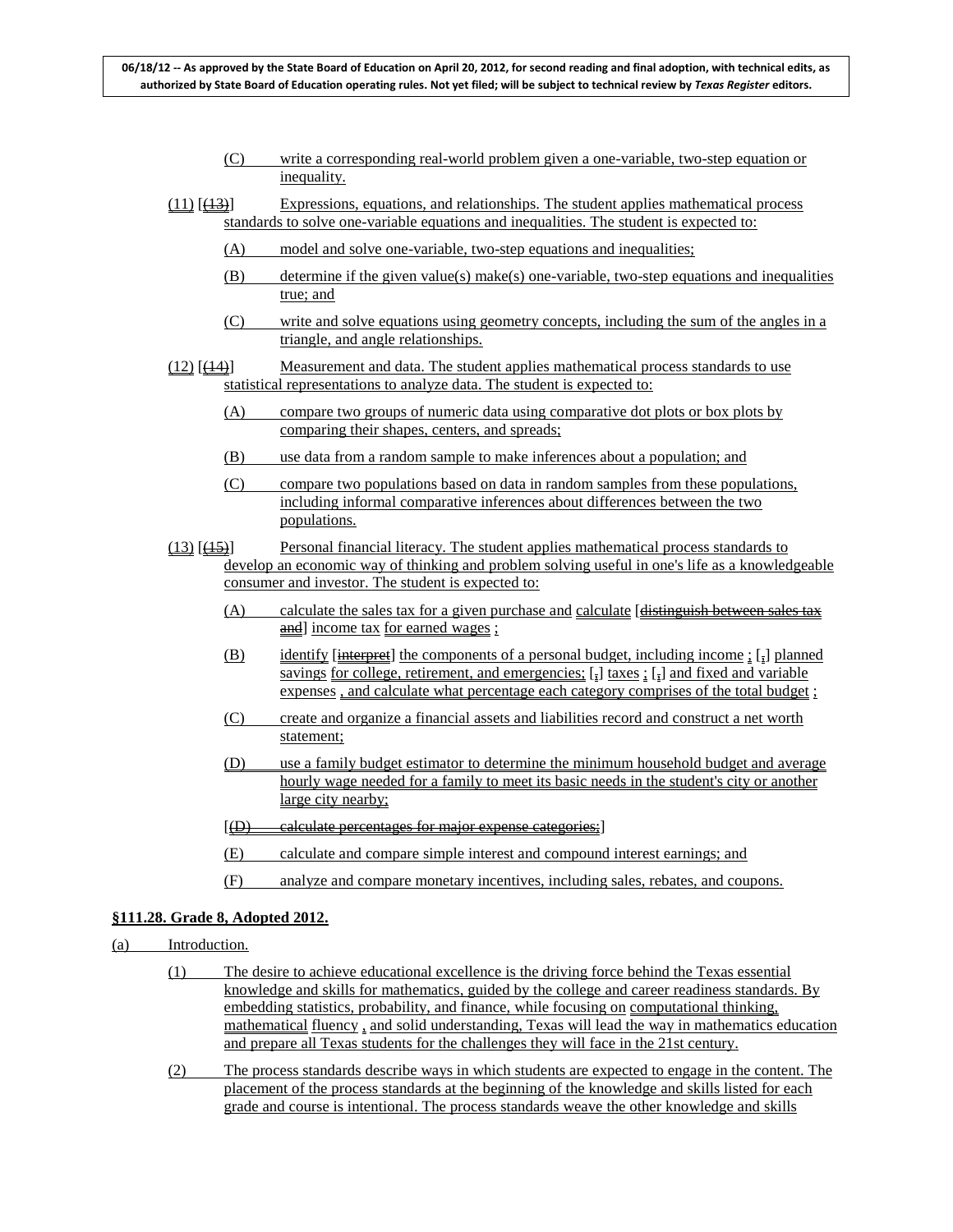together so that students may be successful problem solvers and use mathematics efficiently and effectively in daily life. The process standards are integrated at every grade level and course. When possible, students will apply mathematics to problems arising in everyday life, society, and the workplace. Students will use a problem-solving model that incorporates analyzing given information, formulating a plan or strategy, determining a solution, justifying the solution, and evaluating the problem-solving process and the reasonableness of the solution. Students will select appropriate tools such as real objects, manipulatives, algorithms, paper and pencil, and technology and techniques such as mental math, estimation, [and] number sense, and generalization and abstraction to solve problems. Students will effectively communicate mathematical ideas, reasoning, and their implications using multiple representations such as symbols, diagrams, graphs, computer programs, and language. Students will use mathematical relationships to generate solutions and make connections and predictions. Students will analyze mathematical relationships to connect and communicate mathematical ideas. Students will display, explain, or justify mathematical ideas and arguments using precise mathematical language in written or oral communication.

- (3) The primary focal areas in Grade 8 are proportionality; expressions, equations, relationships, and foundations of functions; and measurement and data. Students use concepts, algorithms, and properties of real numbers to explore mathematical relationships and to describe increasingly complex situations. Students use concepts of proportionality to explore, develop, and communicate mathematical relationships. Students use algebraic thinking to describe how a change in one quantity in a relationship results in a change in the other. Students connect verbal, numeric, graphic, and symbolic representations of relationships, including equations and inequalities. Students begin to develop an understanding of functional relationships. Students use geometric properties and relationships, as well as spatial reasoning, to model and analyze situations and solve problems. Students communicate information about geometric figures or situations by quantifying attributes, generalize procedures from measurement experiences, and use the procedures to solve problems. Students use appropriate statistics, representations of data, and reasoning to draw conclusions, evaluate arguments, and make recommendations. While the use of all types of technology is important, the emphasis on algebra readiness skills necessitates the implementation of graphing technology.
- (4) Statements that contain the word "including" reference content that must be mastered, while those containing the phrase "such as" are intended as possible illustrative examples.
- (b) Knowledge and skills.
	- (1) Mathematical process standards. The student uses mathematical processes to acquire and demonstrate mathematical understanding. The student is expected to:
		- (A) apply mathematics to problems arising in everyday life, society, and the workplace;
		- (B) use a problem-solving model that incorporates analyzing given information, formulating a plan or strategy, determining a solution, justifying the solution, and evaluating the problem-solving process and the reasonableness of the solution;
		- (C) select tools, including real objects, manipulatives, paper and pencil, and technology as appropriate, and techniques, including mental math, estimation, and number sense as appropriate, to solve problems;
		- (D) communicate mathematical ideas, reasoning, and their implications using multiple representations, including symbols, diagrams, graphs, and language as appropriate;
		- (E) create and use representations to organize, record, and communicate mathematical ideas;
		- (F) analyze mathematical relationships to connect and communicate mathematical ideas; and
		- (G) display, explain, and justify mathematical ideas and arguments using precise mathematical language in written or oral communication.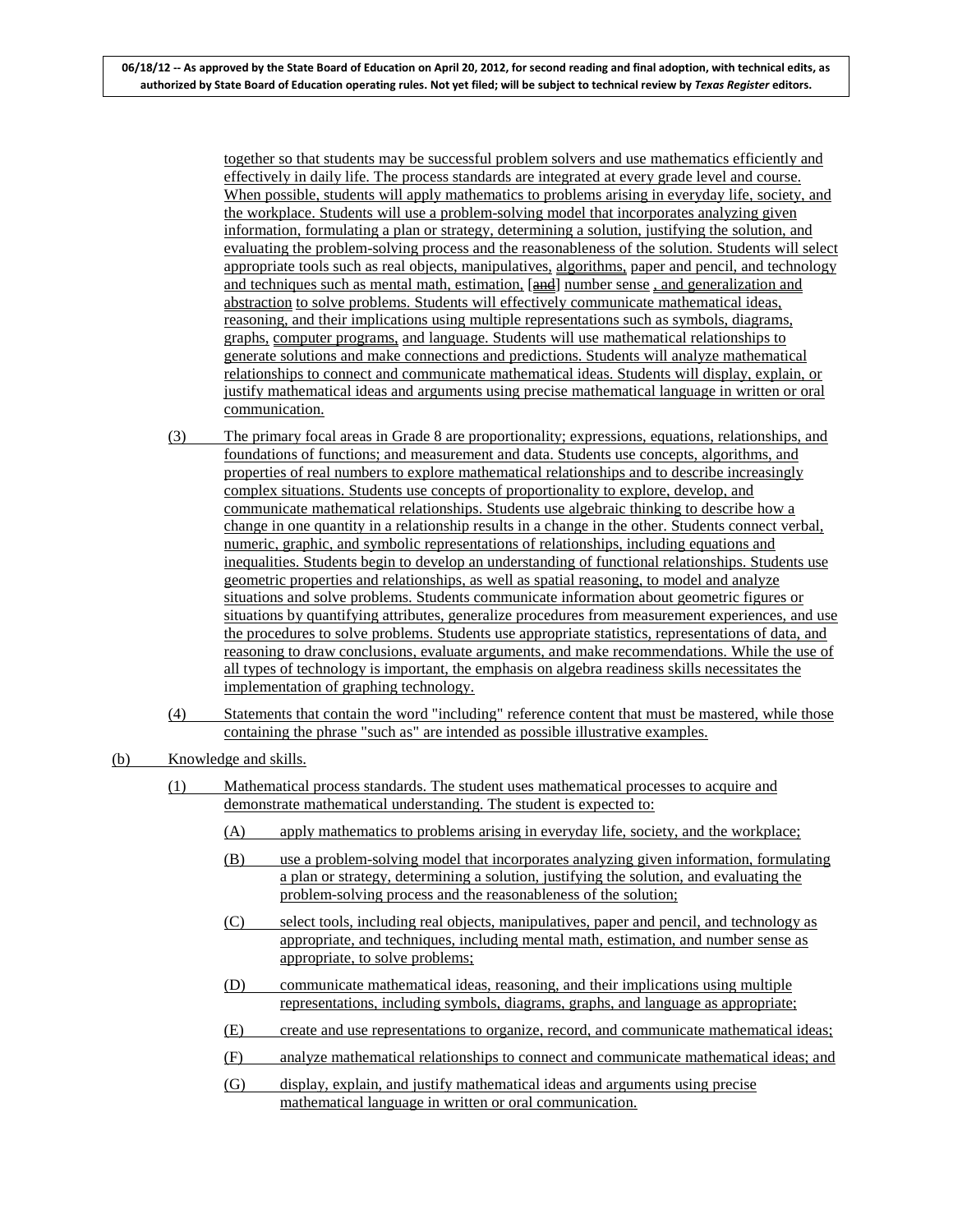- (2) Number and operations. The student applies mathematical process standards to represent and use real numbers in a variety of forms. The student is expected to:
	- $(A)$  extend previous knowledge of sets and subsets using a visual representation [such as a Venn diagram] to describe relationships between sets of real numbers;
	- (B) approximate the value of an irrational number, including  $\pi$  and square roots of numbers less than 225, and locate that rational number approximation on a number line;
	- (C) convert between standard decimal [base-10] notation and scientific notation; and
	- (D) order a set of real numbers arising from mathematical and real-world contexts.
- (3) Proportionality. The student applies mathematical process standards to use proportional relationships to describe dilations. The student is expected to:
	- (A) generalize that the ratio of corresponding sides of similar shapes are proportional, including a shape and its dilation;
	- (B) compare and contrast the attributes of a shape and its dilation(s) on a coordinate plane; and
	- (C) use an algebraic representation to explain the effect of a given positive rational scale factor applied to two-dimensional figures on a coordinate plane with the origin as the center of dilation  $[\text{such as } (x, y) \rightarrow (0.5x, 0.5y)]$ .
- (4) Proportionality. The student applies mathematical process standards to explain proportional and non-proportional relationships involving slope. The student is expected to:
	- (A) use similar right triangles to develop an understanding that slope, *m*, given as the rate comparing the change in *y*-values to the change in *x*-values,  $(y_2 - y_1) / (x_2 - x_1)$ , is the same for any two points  $(x_1, y_1)$  and  $(x_2, y_2)$  on the same line;
	- (B) graph proportional relationships, interpreting the unit rate as the slope of the line that models the relationship; and
	- (C) use data from a table or graph to determine the rate of change or slope and *y*-intercept in mathematical and real-world problems.
- (5) Proportionality. The student applies mathematical process standards to use proportional and nonproportional relationships to develop foundational concepts of functions. The student is expected to:
	- (A) represent linear proportional situations with tables, graphs, and equations in the form of *y = kx*;
	- (B) represent linear non-proportional situations with tables, graphs, and equations in the form of  $y = mx + b$ , where  $b \neq 0$ ;
	- (C) contrast bivariate sets of data that suggest a linear relationship with bivariate sets of data that do not suggest a linear relationship from a graphical representation;
	- (D) use a trend line that approximates the linear relationship between bivariate sets of data to make predictions;
	- (E) solve problems involving direct variation;
	- [(F) solve directly proportional problems;]
	- $(E)$  [ $\Theta$ ] distinguish between proportional and non-proportional situations using tables, graphs, and equations in the form  $y = kx$  or  $y = mx + b$ , where  $b \neq 0$ ;
	- $(G)$   $[\frac{H}{H}]$ identify functions using sets of ordered pairs, tables, mappings, and graphs;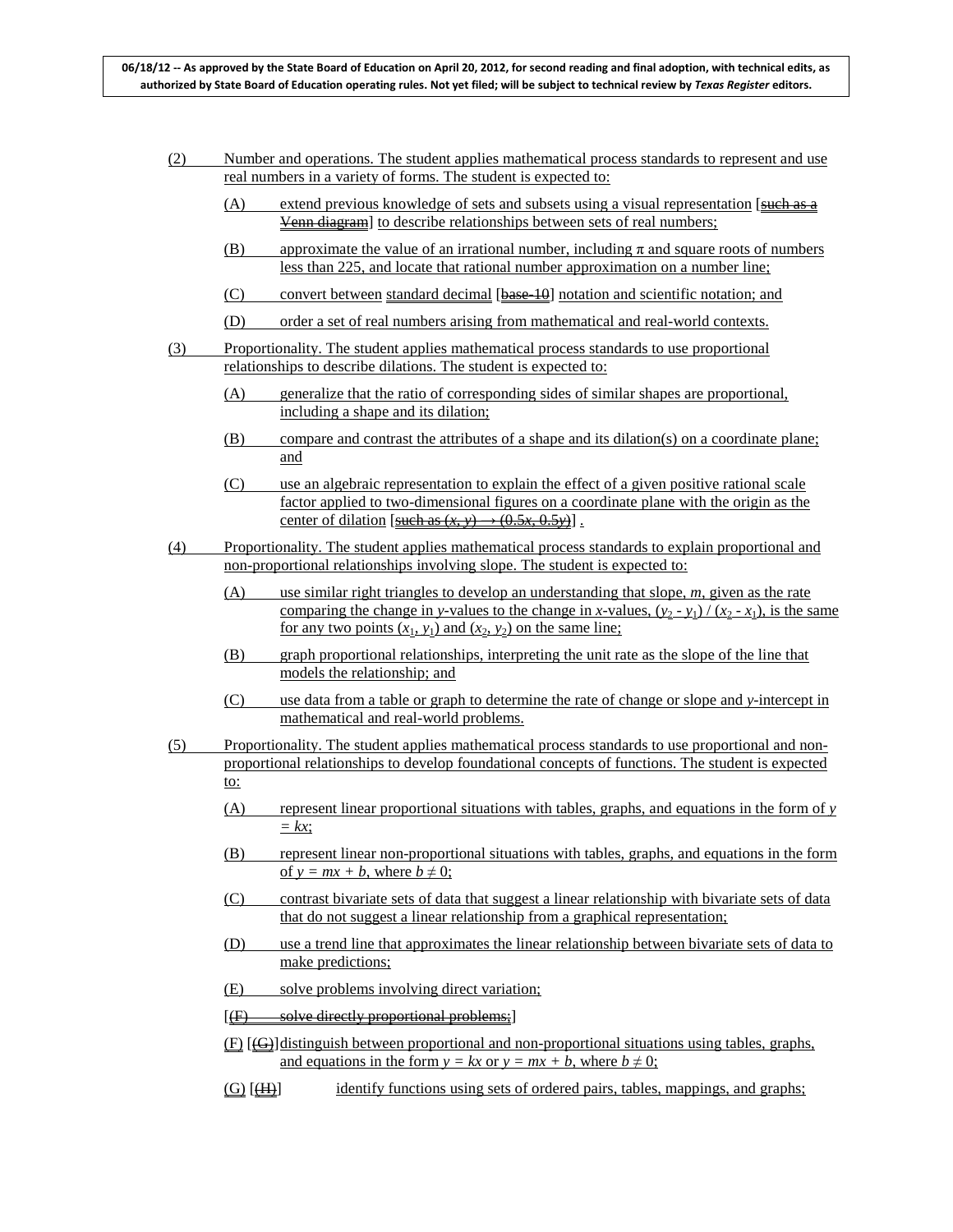- (H) [(I)] identify examples of proportional and non-proportional functions that arise from mathematical and real-world problems; and
- $(I)$   $(\underline{H})$  write an equation in the form  $y = mx + b$  to model a linear relationship between two quantities using verbal, numerical, tabular, and graphical representations.
- (6) Expressions, equations, and relationships. The student applies mathematical process standards to develop mathematical relationships and make connections to geometric formulas. The student is expected to:
	- (A) describe the volume formula  $V = Bh$  of a cylinder in terms of its base area and its height;
	- (B) model the relationship between the volume of a cylinder and a cone having both congruent bases and heights and connect that relationship to the formulas; and
	- (C) use models and diagrams to explain the Pythagorean theorem.
- (7) Expressions, equations, and relationships. The student applies mathematical process standards to use geometry to solve problems. The student is expected to:
	- (A) solve problems involving the volume of cylinders, cones, and spheres;
	- (B) use previous knowledge of surface area to make connections to the formulas for lateral and total surface area and determine solutions for problems involving rectangular prisms, triangular prisms, and cylinders;
	- (C) use the Pythagorean Theorem and its converse to solve problems; and
	- (D) determine the distance between two points on a coordinate plane using the Pythagorean Theorem.
- (8) Expressions, equations, and relationships. The student applies mathematical process standards to use one-variable equations or inequalities in problem situations. The student is expected to:
	- (A) write one-variable equations or inequalities with variables on both sides that represent problems using rational number coefficients and constants;
	- (B) write a corresponding real-world problem when given a one-variable equation or inequality with variables on both sides of the equal sign using rational number coefficients and constants;
	- (C) model and solve one-variable equations with variables on both sides of the equal sign that represent mathematical and real-world problems using rational number coefficients and constants; and
	- (D) use informal arguments to establish facts about the angle sum and exterior angle of triangles, the angles created when parallel lines are cut by a transversal, and the angleangle criterion for similarity of triangles.
	- $[$ ( $\Box$ ) write and solve equations using geometry concepts, including the angle relationships when parallel lines are cut by a transversal; and]
	- [(E) write and solve equations using geometry concepts, including the properties of side lengths and angles in quadrilaterals.]
- (9) Expressions, equations, and relationships. The student applies mathematical process standards to use multiple representations to develop foundational concepts of simultaneous linear equations. The student is expected to identify and verify the values of *x* and *y* that simultaneously satisfy two linear equations in the form  $y = mx + b$  from the intersections of the graphed equations.
- (10) Two-dimensional shapes. The student applies mathematical process standards to develop transformational geometry concepts. The student is expected to: